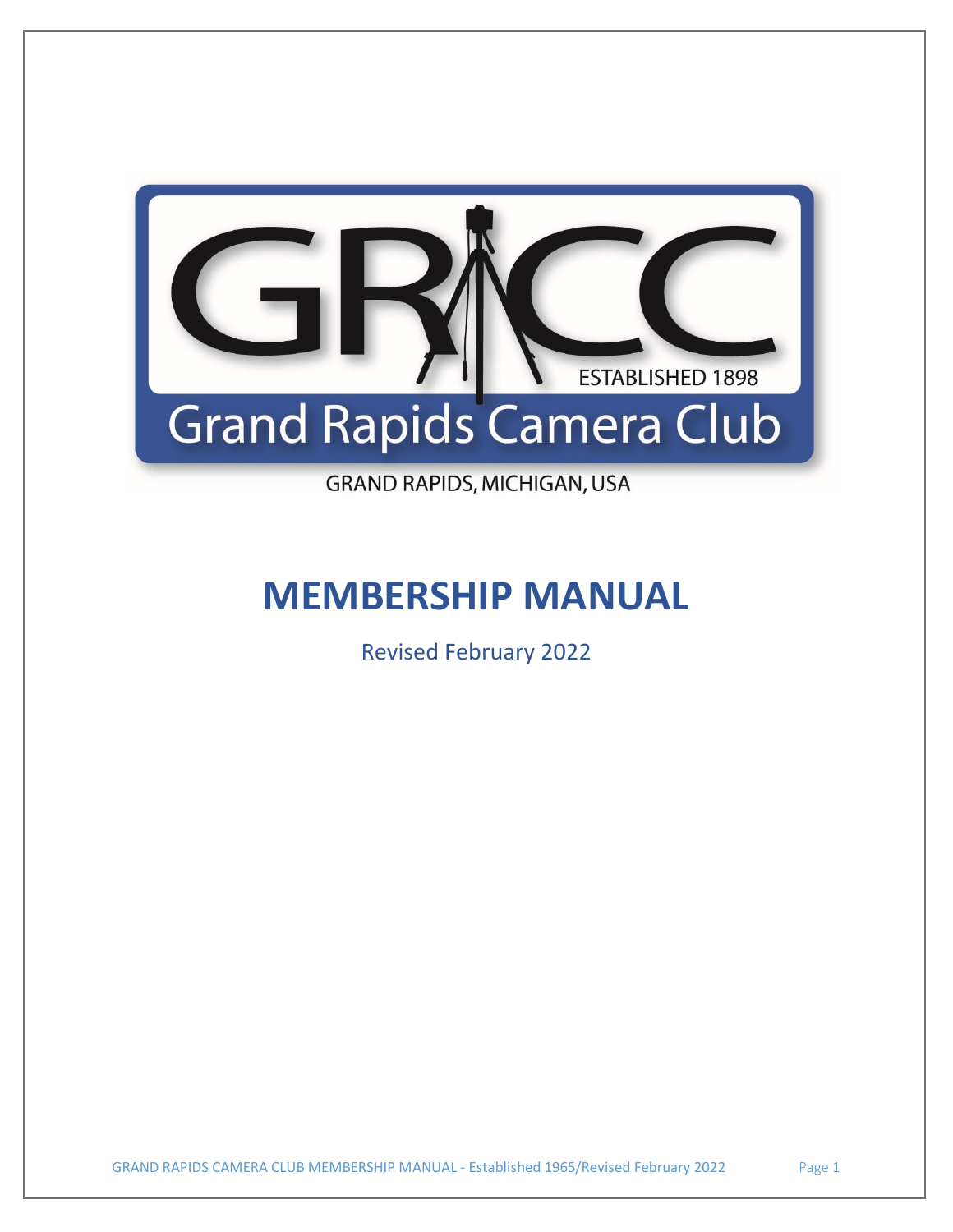HE GRAND RAPIDS CAMERA CLUB was officially organized February THE GRAND RAPIDS CAMERA CLUB was officially organized February<br>20, 1899 as reported by the Grand Rapids Herald. The 1<sup>st</sup> meetings were held at Gillett's Photo Gallery over Morse's Department Store located on Monroe Avenue at Spring Street. The Grand Rapids Camera Club is one of the oldest in the United States of continuous and uninterrupted existence.

Club members held their  $1<sup>st</sup>$  exhibition February 22 & 23, 1899 at the studio of O. A. Gillette. Subsequent exhibitions were held at the Grand Rapids Art Gallery, The Grand Rapids Public Museum and the Grand Rapids Ryerson Library. The club continues to display member's photographic prints at libraries, coffee shops, shopping malls, hotel lobbies and other venues in the area. GRCC photographers are recognized throughout the state and around the country for their fine art and creative photography.

The Grand Rapids Camera Club is a member of the Photographic Society of America (PSA) which offers conferences, competitions between clubs of similar skill across the US and abroad, as well as international exhibitions for its individual members. They also are a member of the Southwestern Michigan Council of Camera Clubs (SWMCCC) which sponsors an annual photography school each year.

The Club's continued success lies in its many unique facets. Grand Rapids Camera Club serves the needs of photographers whose interests lie in digital reproduction or in traditional photography. The Grand Rapids Camera Club is the only club in our area that offers workshops, two competitive divisions competing monthly in prints and digital, with 8 categories in each division.

The club has many internationally and locally recognized photographers who possess a wealth of information who are ready and willing to aid the aspiring photographer.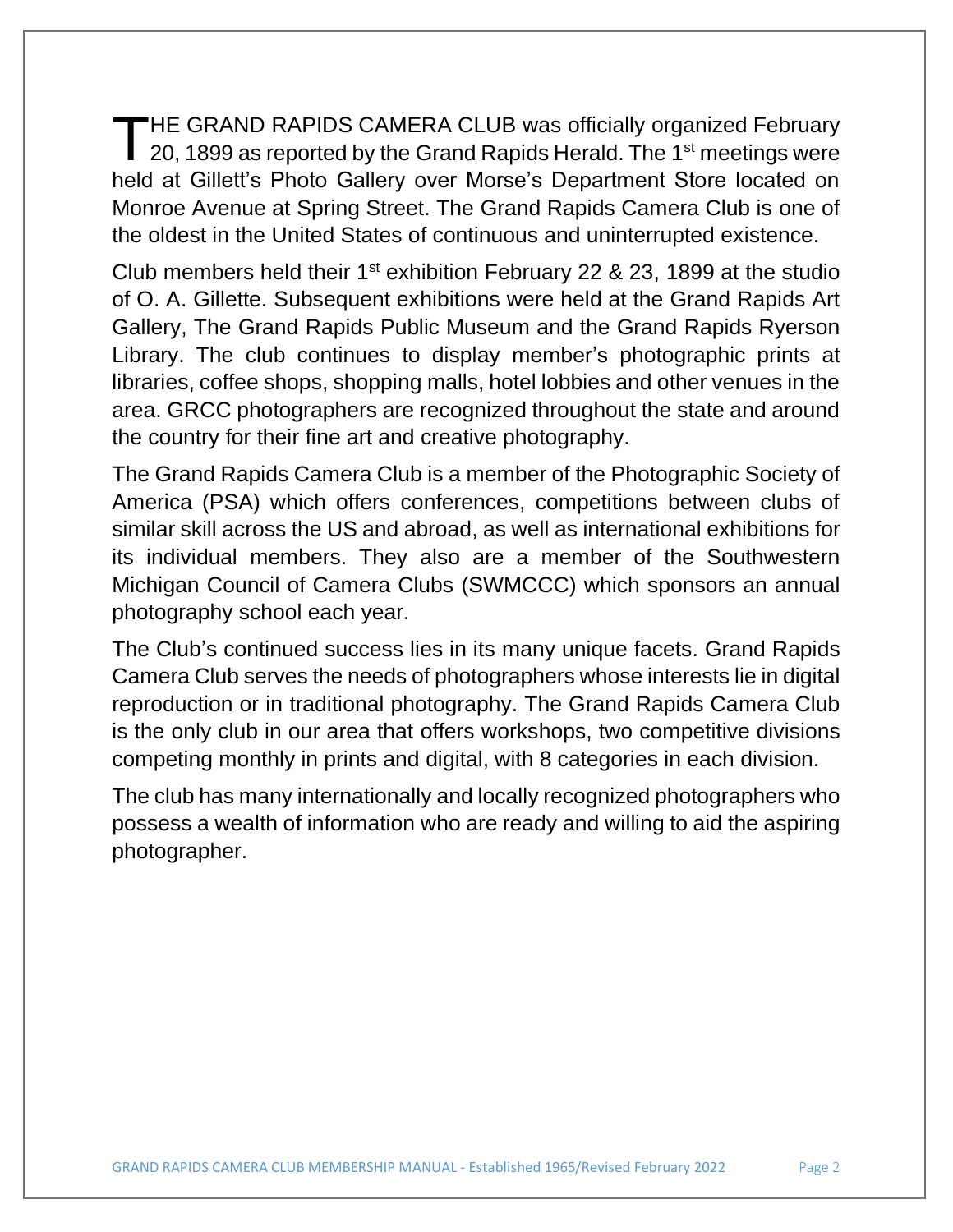# **GRAND RAPIDS CAMERA CLUB**

# **MONTHLY PHOTO COMPETITION**

| 2. SUMBISSION OF ENTRIES FOR COMPETITION 5 |  |
|--------------------------------------------|--|
|                                            |  |
|                                            |  |
|                                            |  |
|                                            |  |
|                                            |  |
|                                            |  |
|                                            |  |
|                                            |  |

# **END OF YEAR COMPETITION**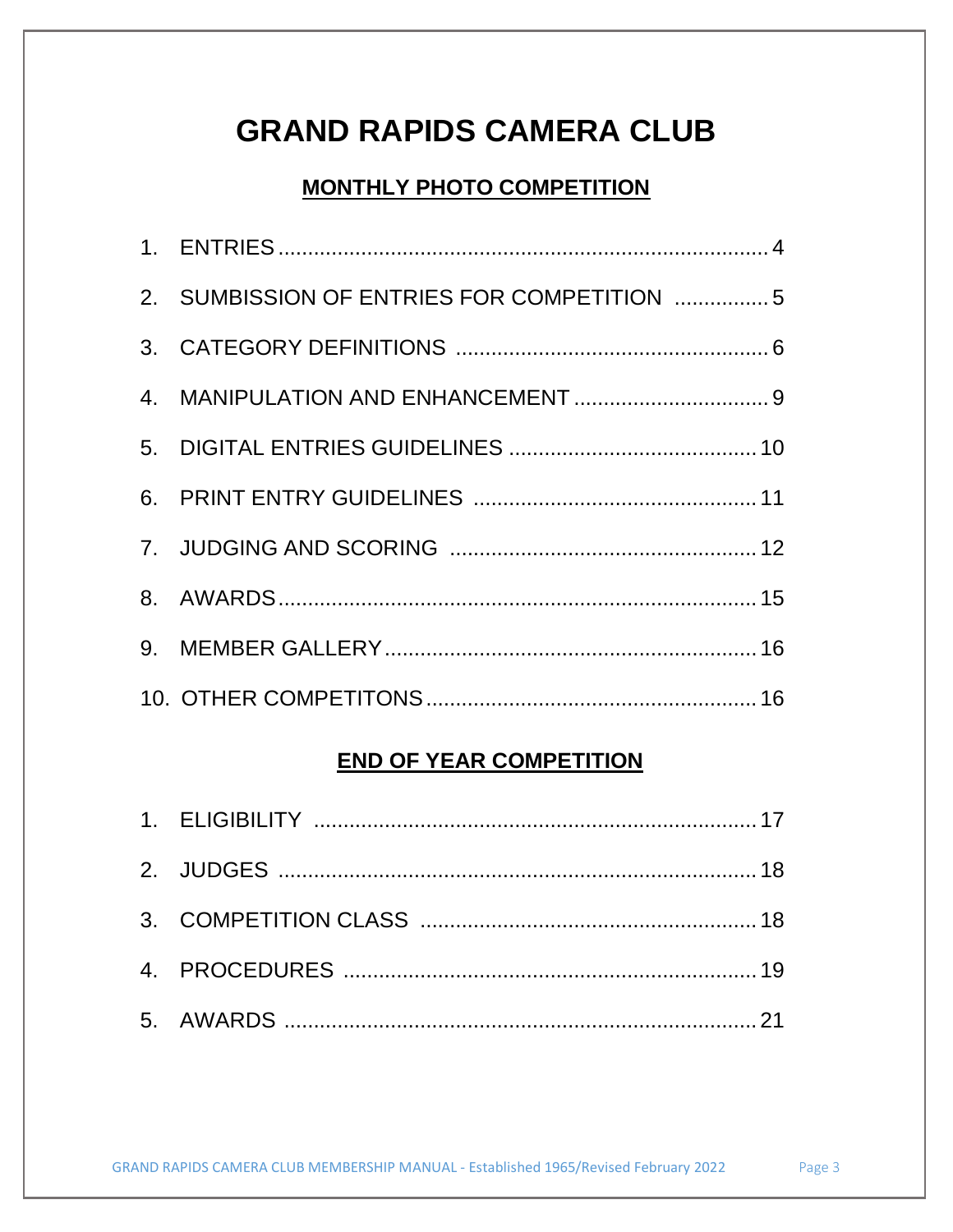# **MONTHLY PHOTO COMPETITION**

he Grand Rapids Camera Club's digital and print competitions are meant The Grand Rapids Camera Club's digital and print competitions are meant<br>to provide the photographic experience and stimulation necessary to raise an individual above the "point and shoot" stage to that of a qualified and creative photographer. Participating members find that the unprejudiced judging of their work is very helpful in making them see good images. In addition, a member can view the pictures that are selected as the best and can discern for themselves what makes those pictures good. Club competitions have been credited for being one of the best ways for photographers to learn and improve. Club competitions are also a showplace for your work, the results of many hours of making and editing images. A photographer does not take pictures just for his or her own viewing, but to show others how he sees the world. It expresses his ideas and emotions as an individual.

# **1. ENTRIES**

1.1 QUALIFICATIONS: Those entering GRCC monthly photo competitions must be a member of the Grand Rapids Camera Club. Yearly dues must be paid and up to date at the time of entry to be eligible for competitions. Dues are payable January 1 of each year. If dues have not been paid by the general meeting held in March, he/she will be removed from the membership list and his/her entries will be ineligible for competition.

- 1.2 IMAGES: All images must be the maker's own work**.** Submissions must originate as photographs. Photographs are defined as image captures of objects shot via light sensitive cameras. They must be created by the entrant on photographic emulsion or captured digitally within a camera.
- 1.3 COPYRIGHTS: By submitting an entry the entrant certifies the work as his own and permits the Grand Rapids Camera Club to reproduce entered images, without additional notice, on the GRCC website or GRCC Social Media sites. The above uses include GRCC Facebook and Instagram pages as well as submissions into PSA Interclub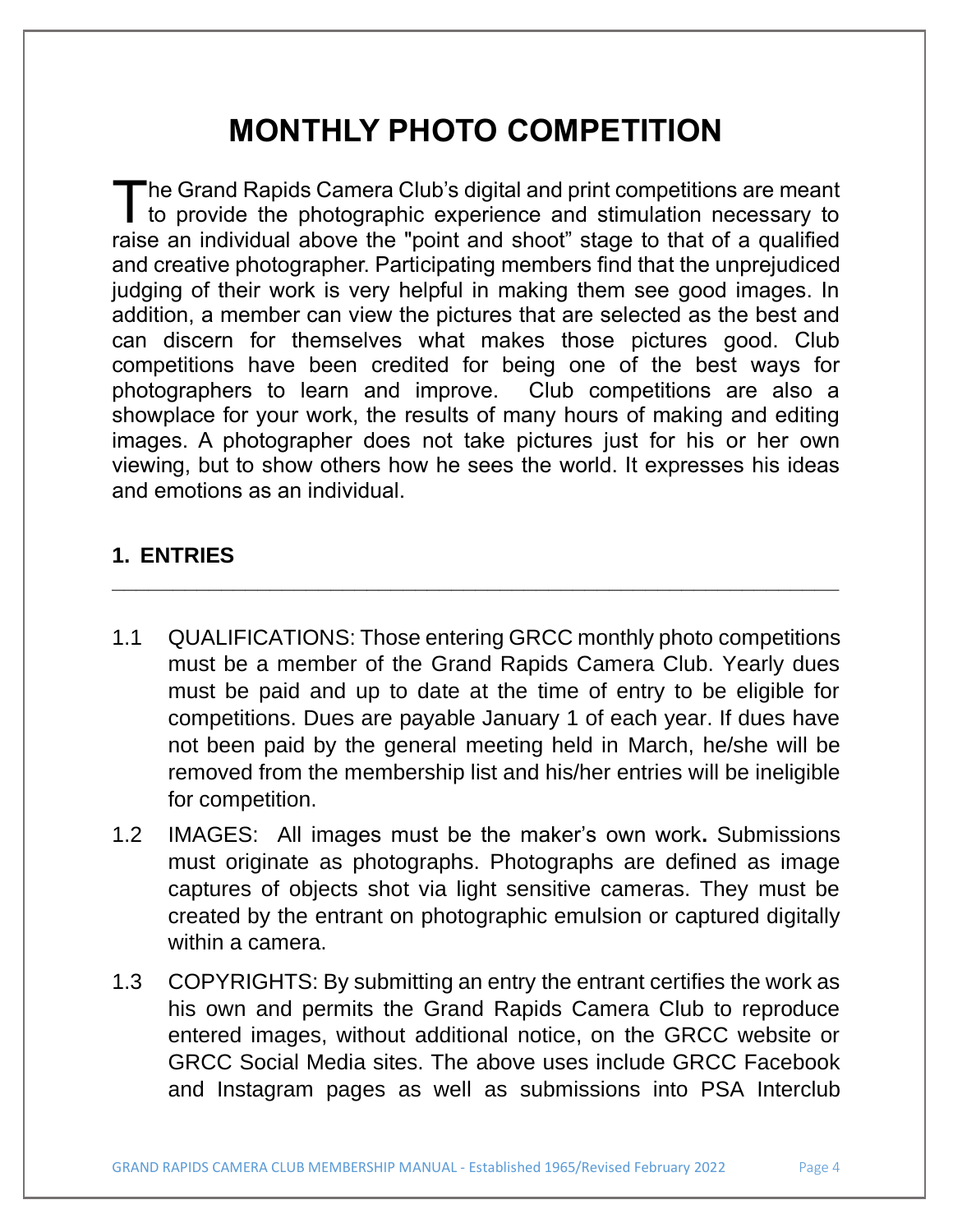competitions and will be used solely for the promotion and advancement of the club. The member will retain all copyrights to the image. Recognition will be given when at all possible.

1.4 DIVISIONS: The club holds monthly judging in two divisions. A Division is defined as the type of media, Print or Digital. Each division has 8 categories: (A) Assigned; (C) Creative; (J) Photojournalism; (M) Monochrome; (N) Nature; (O) Open; (P) Portraiture; and (S) Scapes. A total of 4 entries are allowed in each division, in any combination in Open, Creative, Monochrome, Nature, Portraiture, Photojournalism, Scapes, and Assigned Categories. If a member chooses not to enter an image in the Assigned category, only three (3) images may be entered.

### **2. SUBMISSION OF IMAGES FOR COMPETITION**

2.1 NUMBER OF IMAGES: One digital image or one print per entry is allowed in all categories. A member may enter in both divisions. Following the previously mentioned rules, a total of 8 entries will be allowed provided that one in each division is entered in the Assigned category.

**\_\_\_\_\_\_\_\_\_\_\_\_\_\_\_\_\_\_\_\_\_\_\_\_\_\_\_\_\_\_\_\_\_\_\_\_\_\_\_\_\_\_\_\_\_\_\_\_\_\_\_\_\_\_\_\_\_\_\_\_**

2.2 NAMING YOUR IMAGES: You must provide a title for each of your entries. A title is defined as the name you give your image. The title must be unique for each image entered and is limited to 28 characters including spaces. The category code, underscores, your name and file format information are not a part of the 28 character limit. If the title is too long, we reserve the right to shorten it as necessary to fit in the allotted space within the competition records.

The same exact title must be used on the entry and on all forms involved. In addition, if entering an image in both divisions, print and digital, they must share the same title. Each print and digital entry must be able to be identified by its title and therefore cannot have the same title as any previously entered image. Doing so may result in the entry being disqualified.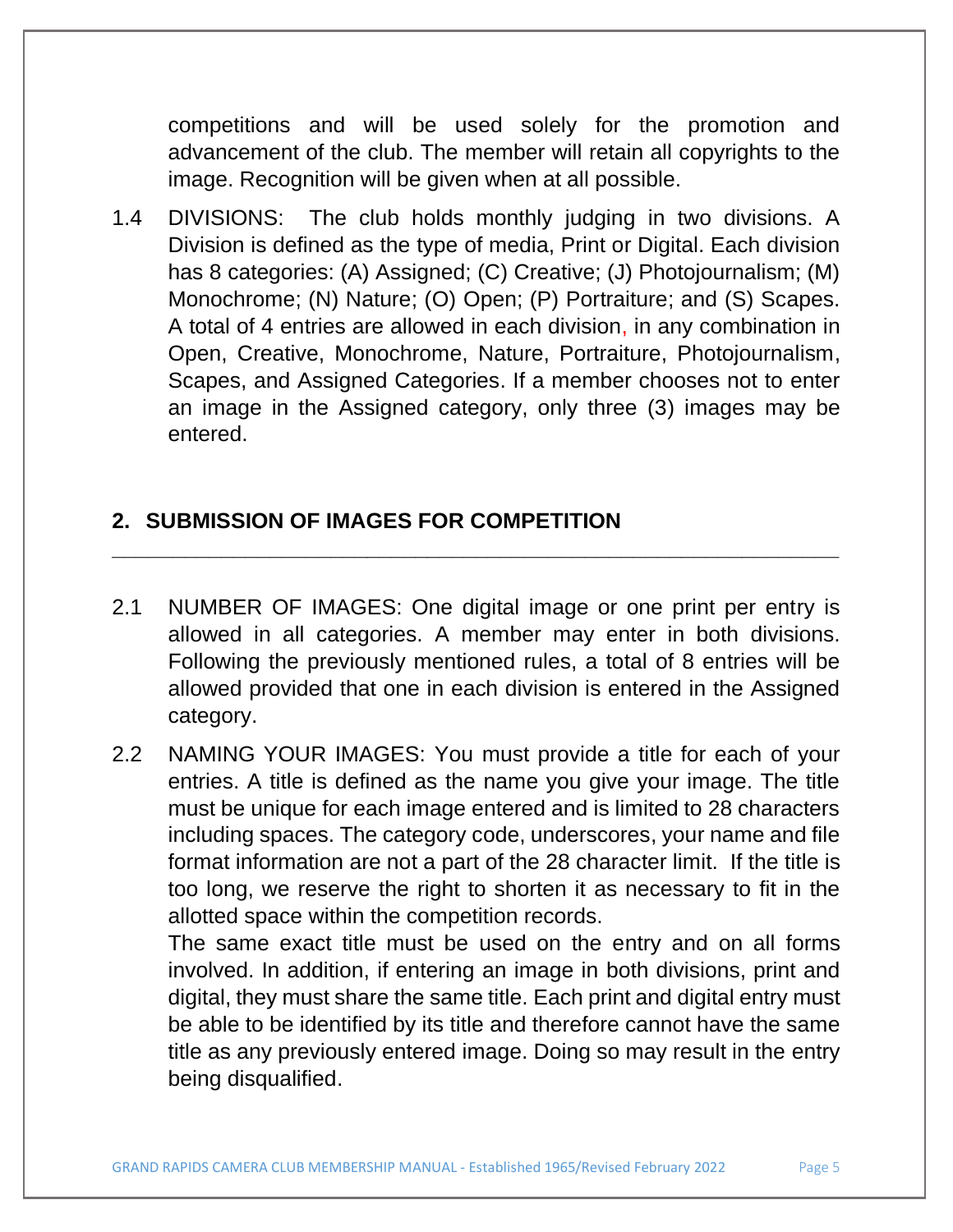- 2.3 RE-ENTRY OF IMAGES: An image can be entered once in the Print Division and once in the Digital Division. Once a digital image or print has been entered and scored (not disqualified) it cannot be entered again in the same division as long as you are a member of the club. Further, it cannot be renamed, changed or altered in some manner and reentered at a later date in another category. (Monochrome or Creative for instance.) Only disqualified images may be reentered. Images *may*  be entered in the End of Year Competition and in competitions outside Grand Rapids Camera Club.
- 2.4 DISQUALIFICATION: All rules applying to your entry, the category in which you are entering, and rules applying to titles must be followed to avoid possible disqualification. If an image is disqualified in any given month, it may be reentered the following month as a  $5<sup>th</sup>$  image following the rules of competition in the chosen category.

**\_\_\_\_\_\_\_\_\_\_\_\_\_\_\_\_\_\_\_\_\_\_\_\_\_\_\_\_\_\_\_\_\_\_\_\_\_\_\_\_\_\_\_\_\_\_\_\_\_\_\_\_\_\_\_\_\_\_\_\_**

# **3. CATEGORY DEFINITIONS**

- 3.1 ASSIGNED: The Grand Rapids Camera Club selects a subject for each month of the competition year as the assigned subject. The Assigned category is designed to challenge your photographic skills and to encourage you to photograph images that you may not have normally. Give a lot of thought to them. Be creative. The applicable subject may be one or many but remember that the assigned subject must be the dominate feature in the image. If entering 4 images in a division, one of them must be of the assigned subject and entered in the assigned division. Only 3 images may be entered if choosing not to enter an assigned subject. A judge should base his vote on originality and how much creativity the photographer used in completing his or her "assignment."
- 3.2 CREATIVE: The creative category is for manipulated and enhanced images and those where the maker's creativity comes into view in the final image. Images entered should be unique and different, perhaps out of the ordinary. A photographer's creativity can be shown in either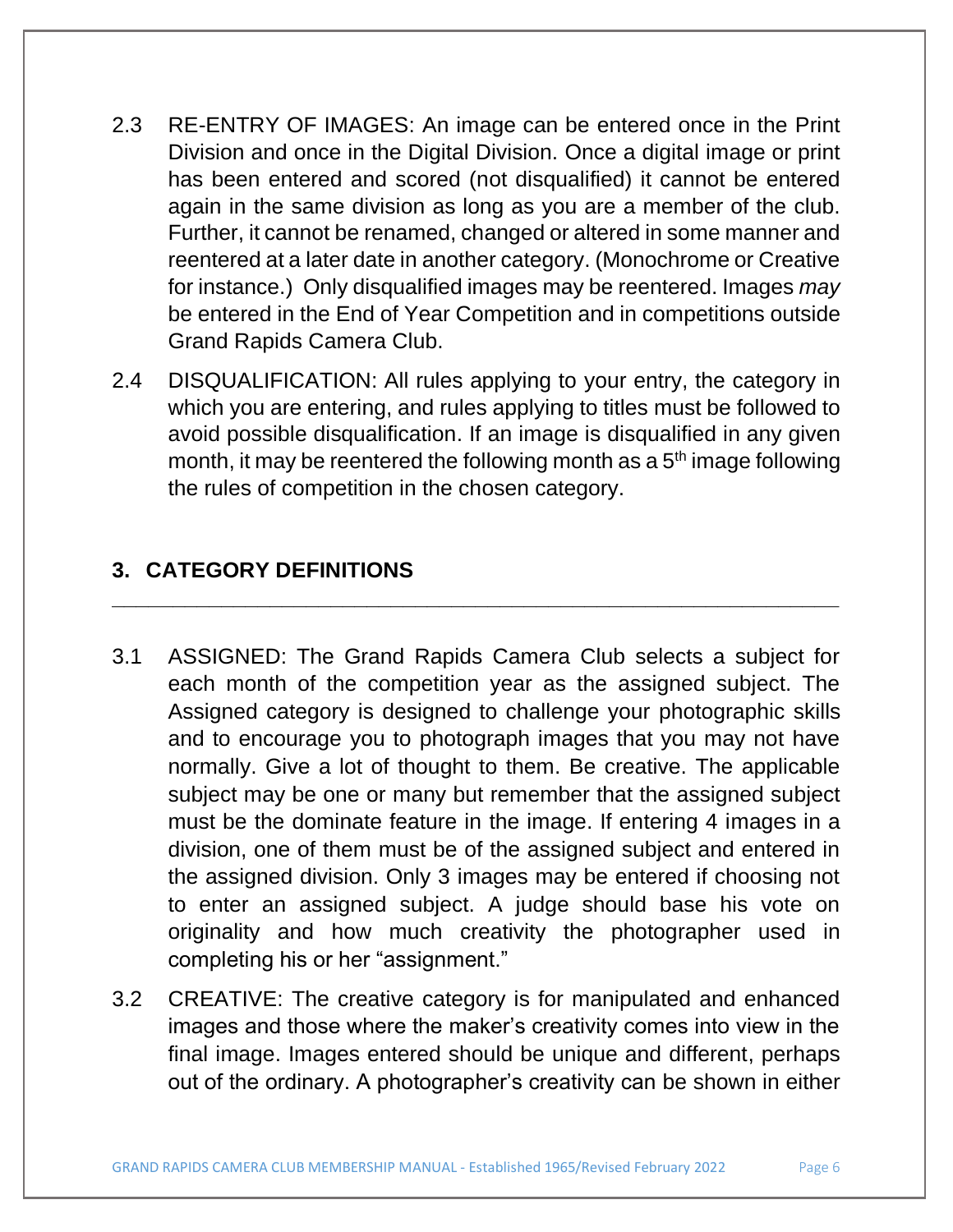of these scenarios: 1) an exaggerated and skewed image created in the computer using special effects in Photoshop or other image editing software 2) It can show a creative action taken by the photographer when capturing the image, such as intentional camera movement. A judge should base his score on how creative the image is. Remember as mentioned in section 1.2, the *original* image must be your own captured within a camera. Rules pertaining to the use of other elements are explained further in Section 4.4.

- 3.3 MONOCHROME: Monochrome is defined as black and white or varying tones of only one color. An image is considered to be monochrome only if it gives the impression of having no color (i.e. contains only shades of grey which can include pure black and pure white) OR it gives the impression of being a grey scale image that has been toned in one color across the entire image. For example, Sepia, Red, Gold, etc. A grey scale of multicolored image modified or giving the impression of having been modified by partial toning, multi toning or by the inclusion of spot coloring does not meet the definition of monochrome and shall be disqualified.
- 3.4 NATURE: Images entered in the nature category must be presented in a manner that does not depict the influence of human habitation, "the hand of man." This category includes such subjects as botany, geology and zoology, etc. The addition of an element that portrays the subject's natural habit is acceptable. Examples would include a shore bird on a piling, a robin in a lawn, or a barn swallow in a barn. Subjects that do NOT qualify include domestic animals, horticultural varieties of plants or hybrid plants. This definition does not limit nature photography to wildlife subjects. Landscapes and shots taken at the zoo or nature centers are also acceptable, keeping in mind that they may not show the hand of man. General enhancements are acceptable. Manipulation (adding or changing elements) is not allowed. Manipulated images should be entered in the Open, Creative, or Monochrome categories or risk being disqualified from nature.
- 3.5 OPEN: All images regardless of the subject matter or technique are eligible in the open category.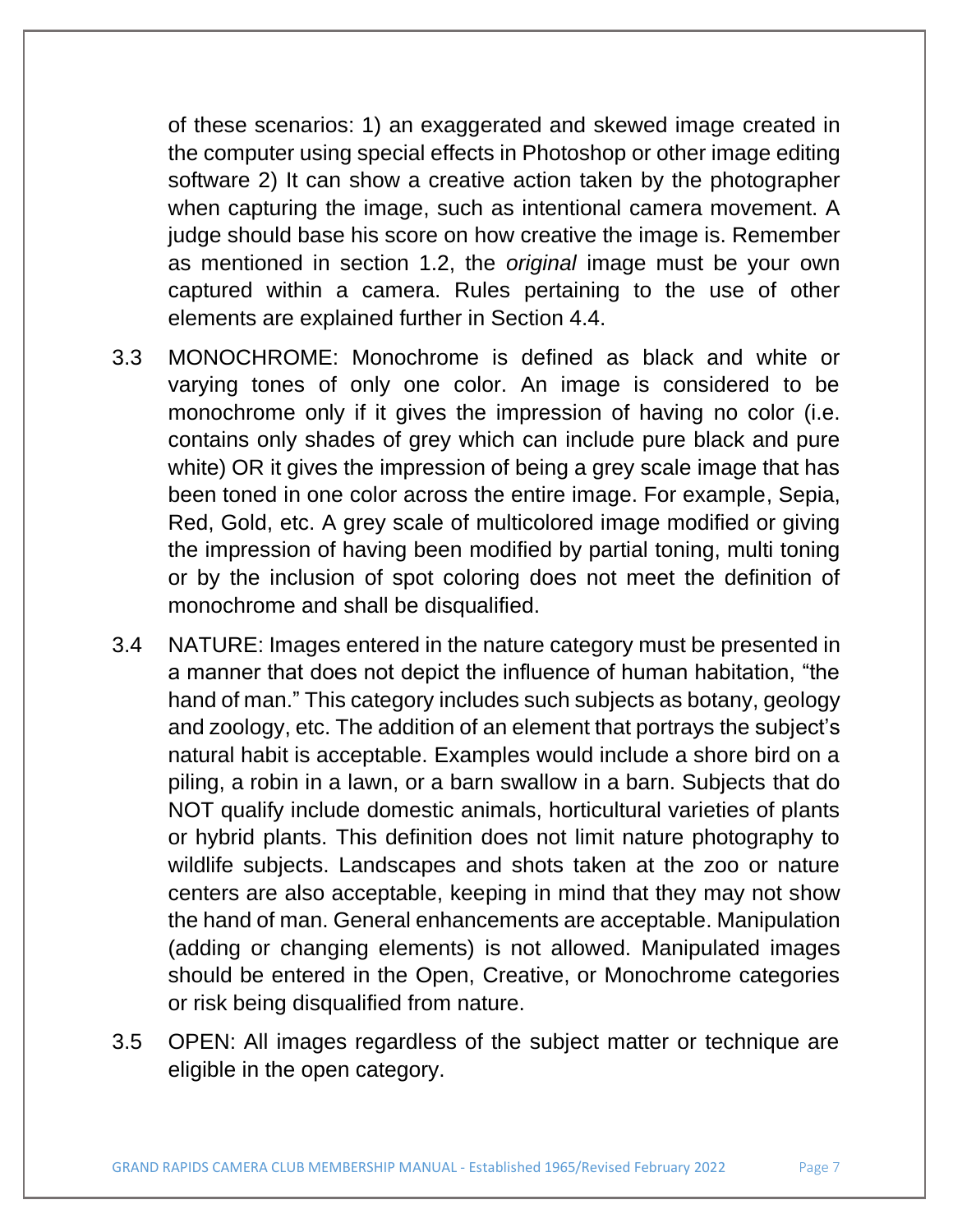- 3.6 PHOTOJOURNALISM: Photojournalism shall consist of an image with informative content and emotional impact reflecting the human presence in our world. This would include documentaries, sporting events, spot news and human interest. Human interest images depict a person or persons in an emotional, interactive, or unusual situation. An entry in the photojournalism category must tell or illustrate a story. The journalistic value of the image should be considered before pictorial quality, though a technically strong image is a plus. In the interest of credibility, photographs that misrepresent the truth such as those from events or situations arranged specifically for photography are not eligible in this category. General enhancements are acceptable. Manipulation (adding or changing elements) is not allowed and should be entered in the Open, Creative or Monochrome categories.
- 3.7 PORTRAITURE: Any picture of a person in which the face or its expression is predominant may be considered. Entries in this category can be a formal studio or an environmental portrait. Images showing the entire human body are welcome as well as those showing just the head and shoulders. This category is for human portraiture only.
- 3.8 SCAPES: A section or expanse of scenery, usually extensive, that can be viewed from a single viewpoint. It refers to all the visual elements of an area of land, often considered in terms of aesthetic appeal. Generally, there are two types of Scapes – landscapes and cityscapes, however you could go so far as to call your entry a seascape or a farmscape. Landscapes can be further described as a large area of countryside; A Cityscape can be described as an extensive view of a city. Scapes are NOT meant to be a single building, lighthouse, bridge or waterfall, no matter how wide or tall they are. It is about the overall view, a place not an object or a person, although they can be present in the image. It becomes something else when the dominant part of the image is the object rather than the scene. Think of it this way: If it is not showing a view of land, it is not a landscape. If is not showing an expanse of a city, it is not a cityscape. General enhancements are permitted. Manipulation (adding changing or removing elements) is not allowed in this category. Manipulated images must be entered in the Open, Creative, or Monochrome categories.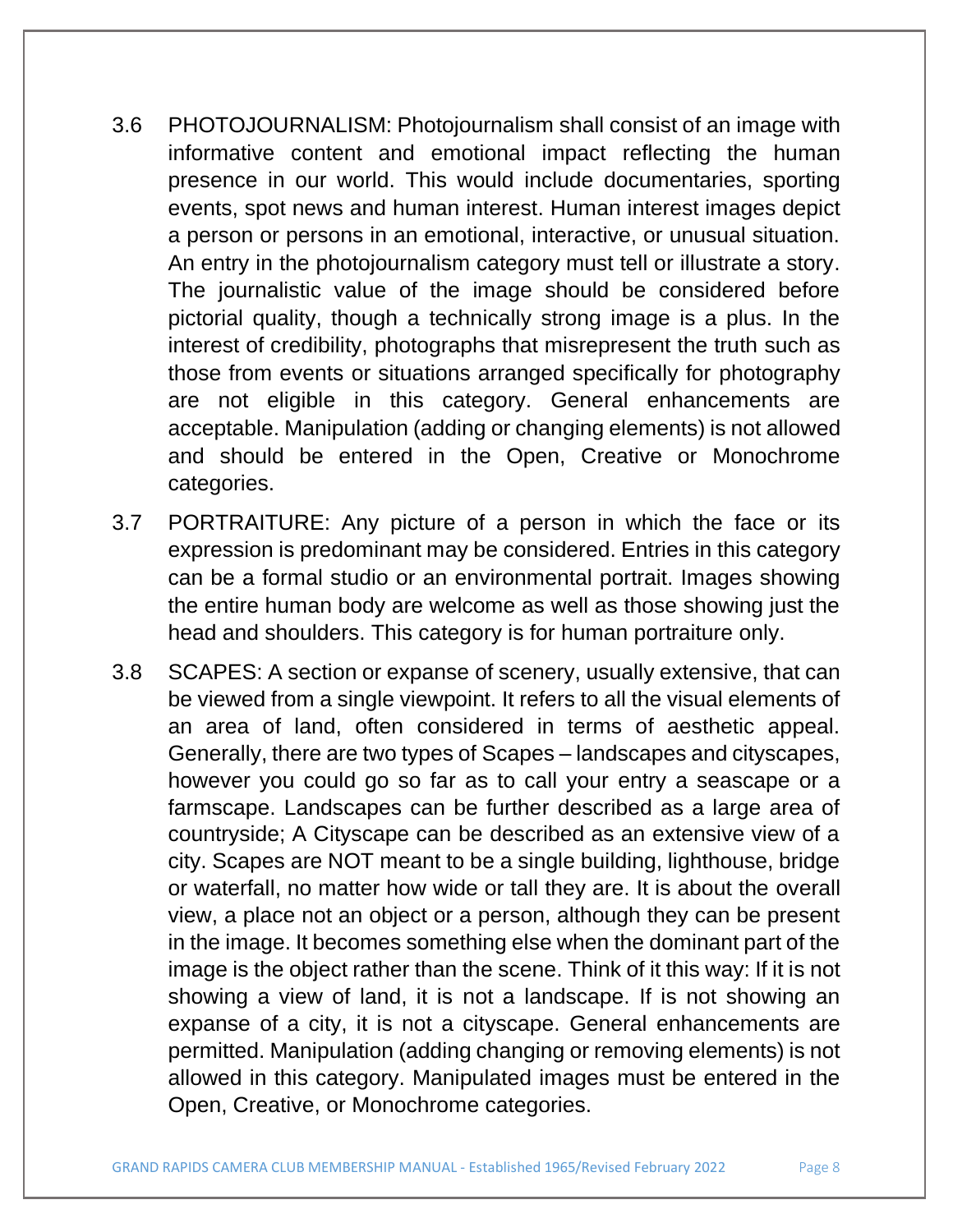### **4. MANIPULATION AND ENHANCEMENT**

4.1 PROCESSING: Processing, manipulation, and enhancement of an image must be performed by the photographer who captured the image. Conversion of raw digital images is not considered processing an image**.** 

- 4.2 ENHANCEMENT: Enhancement is defined as "to make greater." It also can be known as "retouching." Use of enhancement functions to improve the natural appearance of the image is allowed in all categories. Examples of enhancement functions are adjustments of colors, contrast, white balance, sharpness, noise, levels, brightness, curves, intensity, saturation or color balance, and cropping.
- 4.3 MANIPULATION: Photo manipulation is the process of editing a photograph in such an extreme way that it takes on an entirely different look. Photo manipulation goes beyond mere enhancements or corrections. Manipulations are usually referring to moving or adding subjects to an image or adding more supernatural elements to a photo. It may involve replacing an object with a different one. When we manipulate an image, we become a 'creator' rather than simply an observer. The resulting image may have little or no resemblance to the original photo. Today, photo manipulation is widely accepted as an art form. Use of such manipulation functions to change the appearance of an image is allowed in the Portraiture, Open, Monochrome, Creative and Assigned categories. The use of manipulation in Nature, Photojournalism and Scapes is not permitted. Any post processing techniques used in these categories should not call into question the integrity of the image or risk being disqualified.
- 4.4 IMAGE ELEMENTS NOT CREATED BY THE PHOTOGRAPHER: Use of graphics such as backgrounds and textures found in image editing software, purchased backgrounds and textures and elements obtained from other sources, not created by the photographer, can be added to an image in Creative, Open, Monochrome, Portrait and Assigned, as long as the original image you begin with is your own.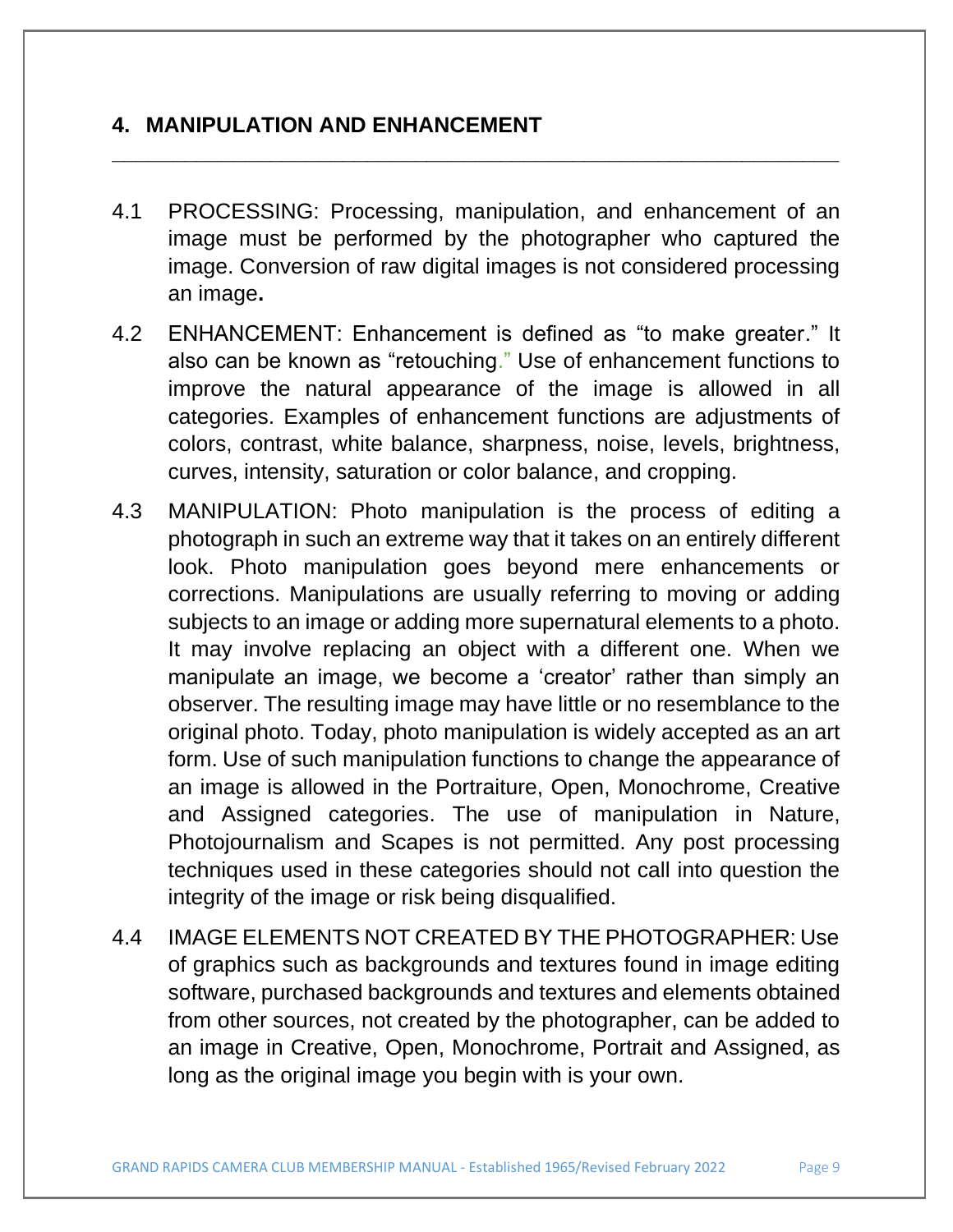That is, the image must be captured by the photographer using photographic emulsion or captured digitally within a camera. Use of these elements, as well as those created by you, are not allowed in the Nature, Photojournalism and Scapes categories. (Section 4.3)

4.5 HDR: The use of HDR (High Dynamic Range) is permitted. However, extreme care should be taken when using HDR to enhance images to be entered in the Nature and Photojournalism categories. Photographs which are over processed, misrepresent the truth or situations which are set up and do not appear as natural are unacceptable in the Photojournalism and Nature categories.

#### **5. DIGITAL ENTRY GUIDELINES**

5.1 GENERAL GUIDELINES: Digital entries are to be submitted by e-mail to the digital coordinator at [images@grcameraclub.org](mailto:images@grcameraclub.org) according to the guidelines defined below. The deadline to submit images for any monthly competition is always 12:00 midnight on Wednesday two weeks prior the general meeting. Slides may be scanned, with the scanned images e-mailed as above. The digital coordinator will acknowledge the receipt of your entries by e-mail. No more than 4 images may be entered in the digital division, at least one being the assigned subject. (See Section 3.1)

- 5.2 SIZING YOUR IMAGE: The resolution is not critical and can be set to whatever best suits your workflow. Photograph width cannot be greater than 2160 pixels but may be less than 2160 pixels. Photograph height cannot be greater than 2160 pixels but may be less than 2160.
- 5.3 SETTING YOUR COLOR PROFILE: It is recommended that you submit your images with an sRGB color profile.
- 5.4 NAMING YOUR IMAGE FILES: The image file name should contain the following information in the following order. A capital letter indicating the category code; an underscore (); the image title capitalizing the 1<sup>st</sup> letter of each word with no spaces; (limited to 28 characters) An underscore (\_); and your name. Use your first and last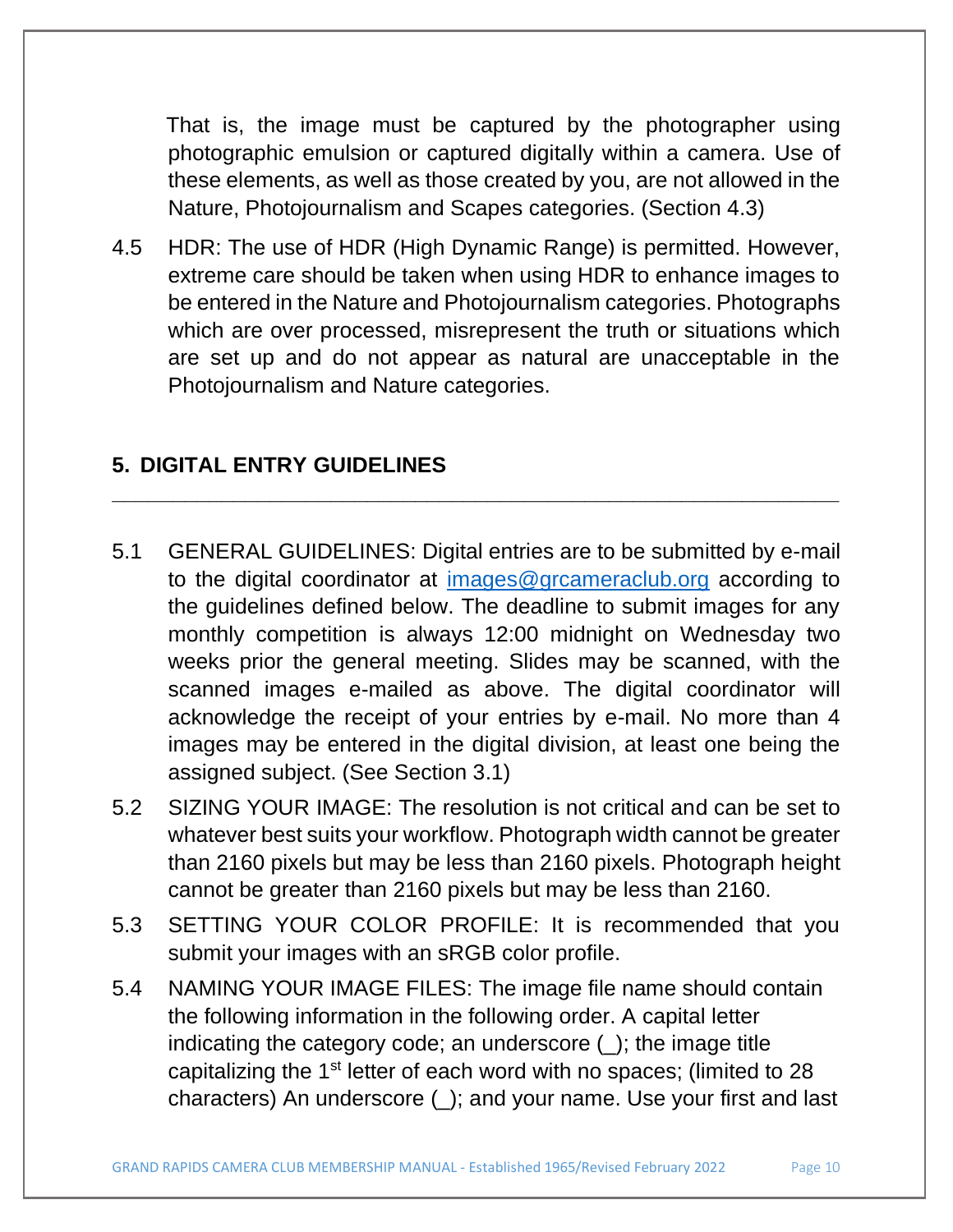name both capitalized with no spaces. An example of an entry in the nature category would appear as:

N\_BeeOnWildflower\_MaryMember.jpg.

- 5.5 CATEGORY CODES: (A) Assigned; (C) Creative; (J) Photojournalism; (M) Monochrome; (N) Nature: (O) Open; (P) Portraiture; (S) Scapes.
- 5.6 SAVING YOUR IMAGE: All images submitted for competition must be saved in jpeg format. (.jpg) It is recommended that jpeg images are saved at reasonably high quality.
- 5.7 SENDING IMAGES: Send images as e-mail attachments to the digital coordinator. [images@grcameraclub.org.](mailto:images@grcameraclub.org)
- 5.8 MISSED ENTRIES: Any digital images missed in error by the digital coordinator in a given month will be entered in the next regular competition. All scores will be applied to the appropriate month.

# **6. PRINT ENTRY GUIDELINES**

- 6.1 GENERAL GUIDELINES: All images entered as prints must have been photographed by the member. Commercially or otherwise printed images are allowed, as well as prints made on a member's personal printer/computer. Judging is held separately the week prior to the general meeting. Prints must be in the hands of the judging committee by the start of the competition. They can (1) be dropped off at the competition; (2) dropped at any of several locations prior to the competition; or (3) they can be brought to the general meeting the month preceding the competition in question. (i.e. April's prints brought to the March meeting)
- 6.2 LABELING YOUR PRINTS: The back of the print must include duplicate entry labels. Print entry labels are available at the monthly meetings or can be printed at home from our website. One should be *securely* attached at the top left corner on the back of the print. The 2nd should be *loosely* attached to be removed by the print handlers during the competition. Label the top of the print in case there are questions about its orientation.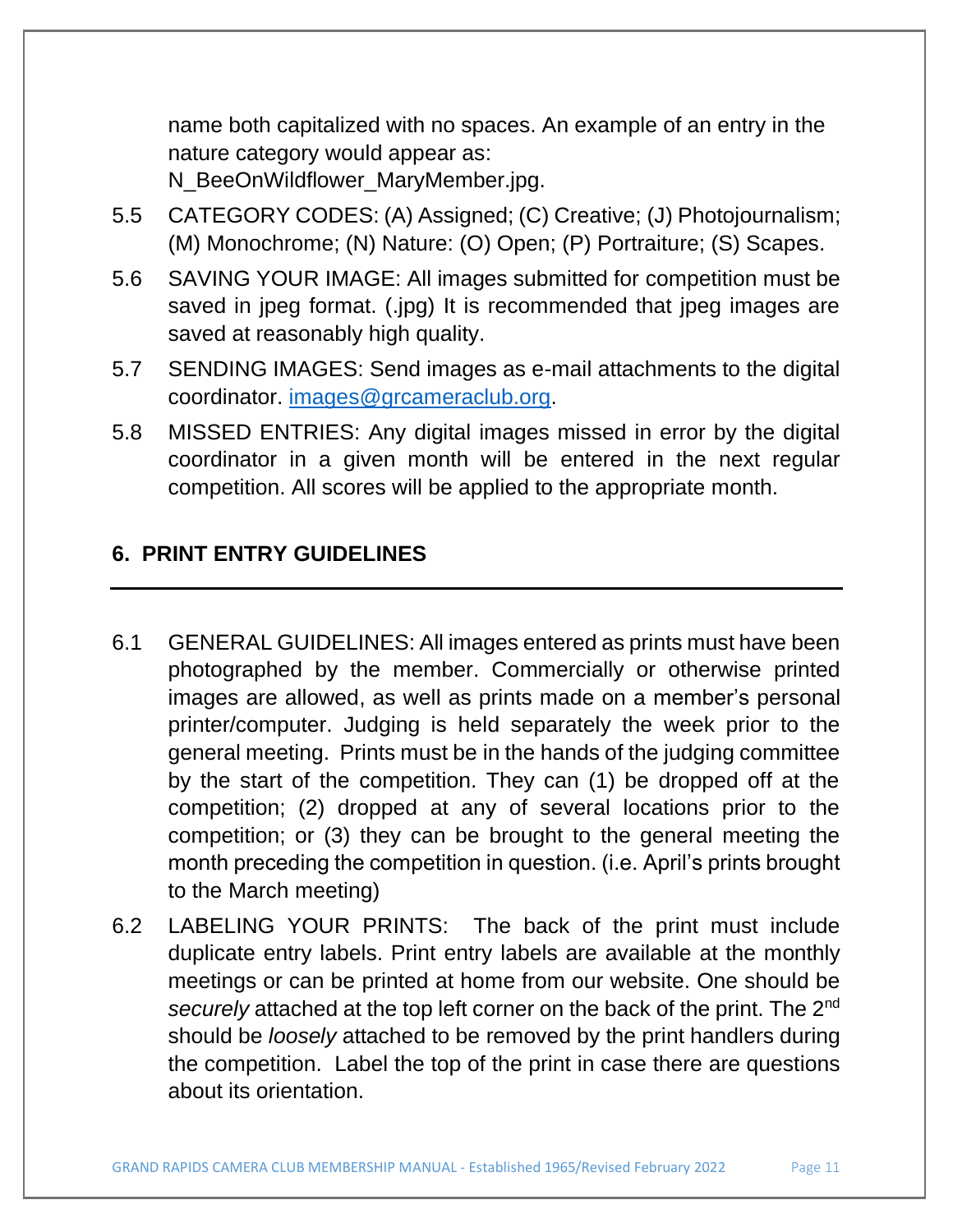- 6.3 SIZING: All prints should be mounted on a sturdy backing with its maximum size, including the mount, no longer than 20 inches on its longest side. Prints can be matted but are not required to be. Frames are not allowed. Although the GRCC takes extreme care when handling your prints, we cannot be held responsible for any damage.
- 6.4 JUDGING: Prints will be judged in a light box to provide equal illumination for each entry. The proper color temperature for judging and viewing prints should be between 5000 Kelvin and 5500 Kelvin. Our print viewing box provides very accurate lighting for print evaluation. Bulbs are color balanced and color corrected. Florescent bulbs with a temperature of 5000 Kelvin and EV (exposure value) of 9.5 at the viewing surface are used per standard viewing guidelines.

Prints will be separated into categories, and then by the size of the mounting and judged accordingly. Images that are 14 inches or smaller on its longest side, including mounts, will be judged as a small print and be judged at a distance of 6 feet. Those images measuring larger than 14 inches on the longest side will be judged as a large print and viewed at a distance of 9 feet. In competitions where we will be judging both large and small prints, the small prints will be judged first.

# **7. JUDGING AND SCORING**

- 7.1 GENERAL GUIDELINES: Both print and digital competition judging is generally held the week prior to the general meeting. The week after the judging, at the general meeting, entered digital images will be shown along with their scores. Prints will be displayed with names and scores attached for members to view and enjoy.
- 7.2 JUDGES: Judging will be done by 3 club members who are either photographers of reputation who have been approved by the Vice President of Competition or are a member who has attained a minimum of 400 merit points and at least 15 honors in club competition and has been trained by the VP of Competition. Ideally, a different set of judges will be chosen for each competition month.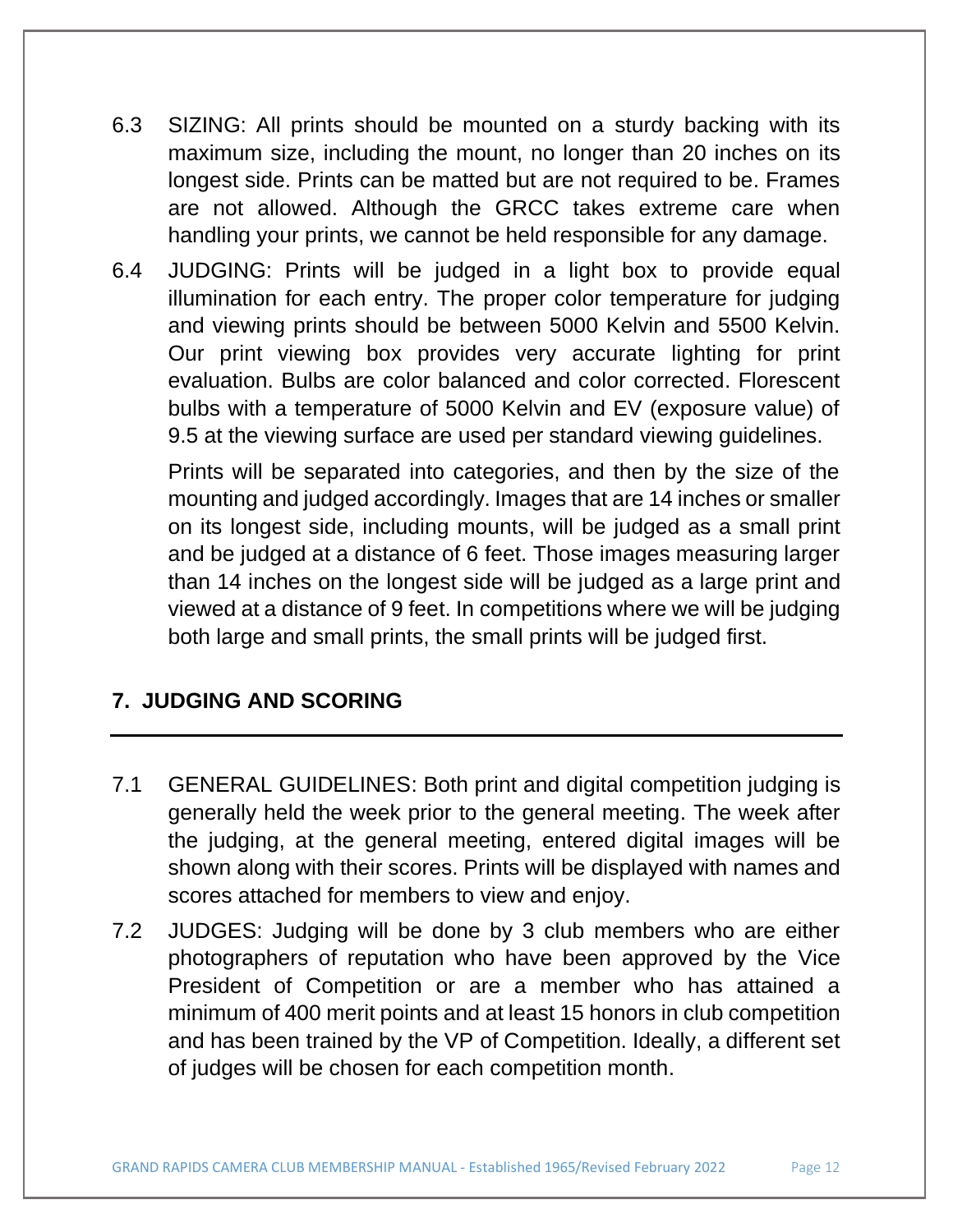7.3 SCORING: Digital judging shall be done remotely, the images being sent via Dropbox and judged from each of the judges' homes and viewed on their personal computers. Each judge will return his scores to the VP of Competition within a few days of receiving the images. Judges shall use a scoring range of 6-15 points. The average of the judge's scores shall be used as the final score for the entry.

A judge shall not give a score if the image is recognized as his/her own or that of a family member. In this case, the zero score will be replaced by the average of the other two judge's scores.

A judge shall contact the VP of Competition if he feels the image does not meet the criteria for the category. The scorer will then call for a discussion among the judges, usually via email. The images will then be reevaluated. If the judges are in agreement, the image will be disqualified. It can then be entered in a future competition in the appropriate category. See Section 2.4.

The VP of Competition will call for a re-judge and discussion and ask the judges to reevaluate their score if there is a three-point gap between the highest and lowest scores shown, avoiding a possible error. At that point the judges will re-score the image and the resulting score will replace the original.

7.4 TITLES: Titles shall be read before the image is judged. The maker's name remains unknown to the judges until the final scores are revealed at the club meeting.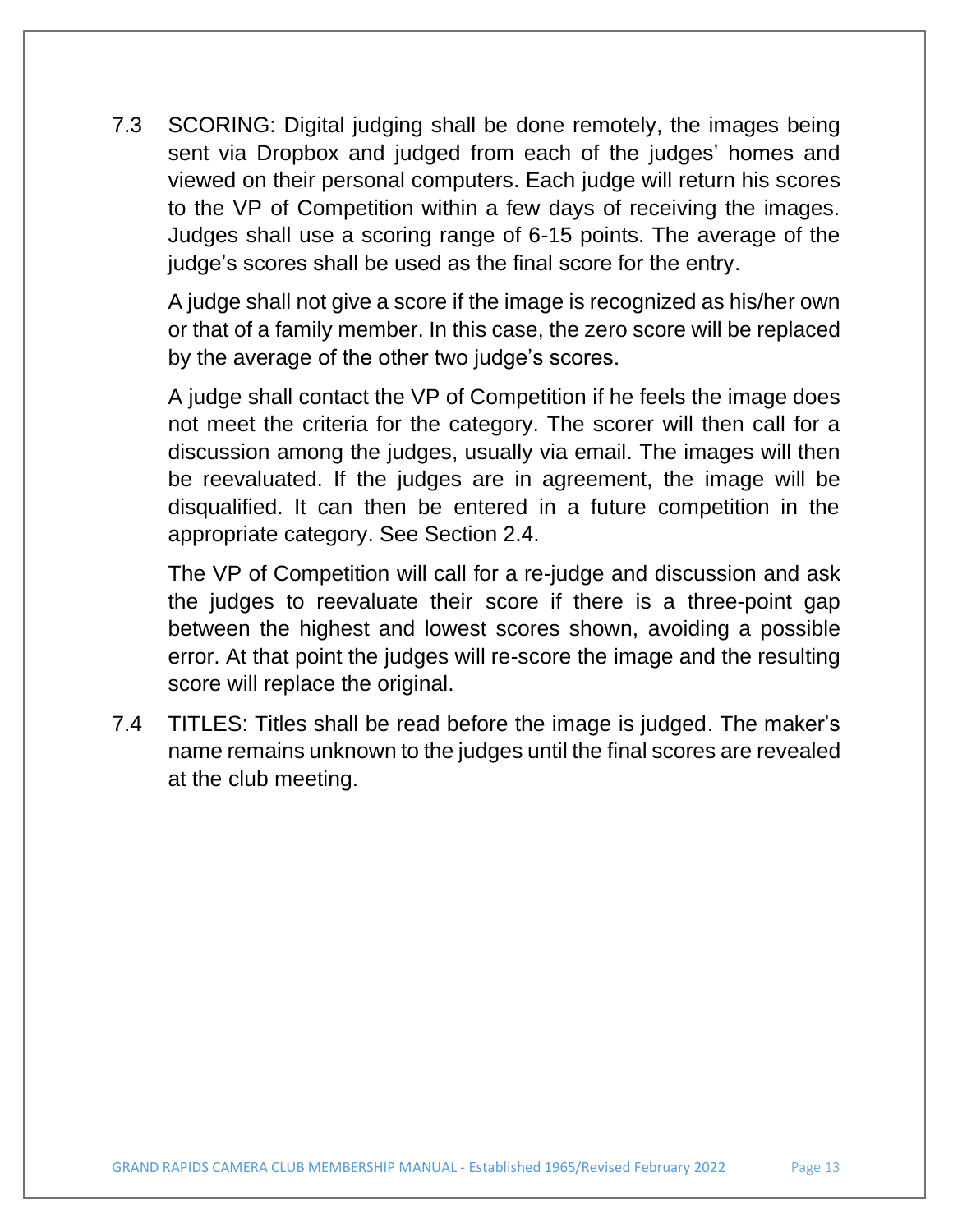- 7.5 SCORING CRITERIA: A score of 15 is recognized as a Top Honor. Scores 12-14 Honors; 6-11 Accepted. The basis on which the judge shall score an image is as follows:
	- **15) EXCELLENT -** A judges highest score. A 15 is an image of highest quality in all technical and compositional respects with impact. Impact is exhibited when a photograph is striking and has an immediate and strong effect on those viewing it.
	- **(14)** Image is better than the previous score of 13, but not quite a 15.
	- **(13)** The score is better than a score of 12 (above average)
	- **(12) ABOVE AVERAGE** The image is excellently lighted and superbly composed with no noticeable technical flaws in such things as focus, color, slanted horizon, distracting backgrounds or empty foregrounds. All elements of the image work together.
	- **(11)** Image is better than previous score of 10, but not quite a 12.
	- **(10)** Image is better than a score of 9 (average)
	- **(09) AVERAGE** This image is properly exposed, correctly focused and has good composition. It is acceptable but does not generate any special interest or stir emotions. Technical flaws are not immediately obvious. It is the quality of an image that most hobbyists should be able to achieve as a minimum standard. It has the technical proficiency that modern auto-exposure cameras allow.
	- **(08)** Some technical flaws are apparent, the image is not sharp, shows poor exposure or poor composition.
	- **(07)** Better than a score of 6, but still shows significant technical flaws.
	- **(06) WELL BELOW AVERAGE** This image exhibits many technical flaws in areas of exposure, focus and composition.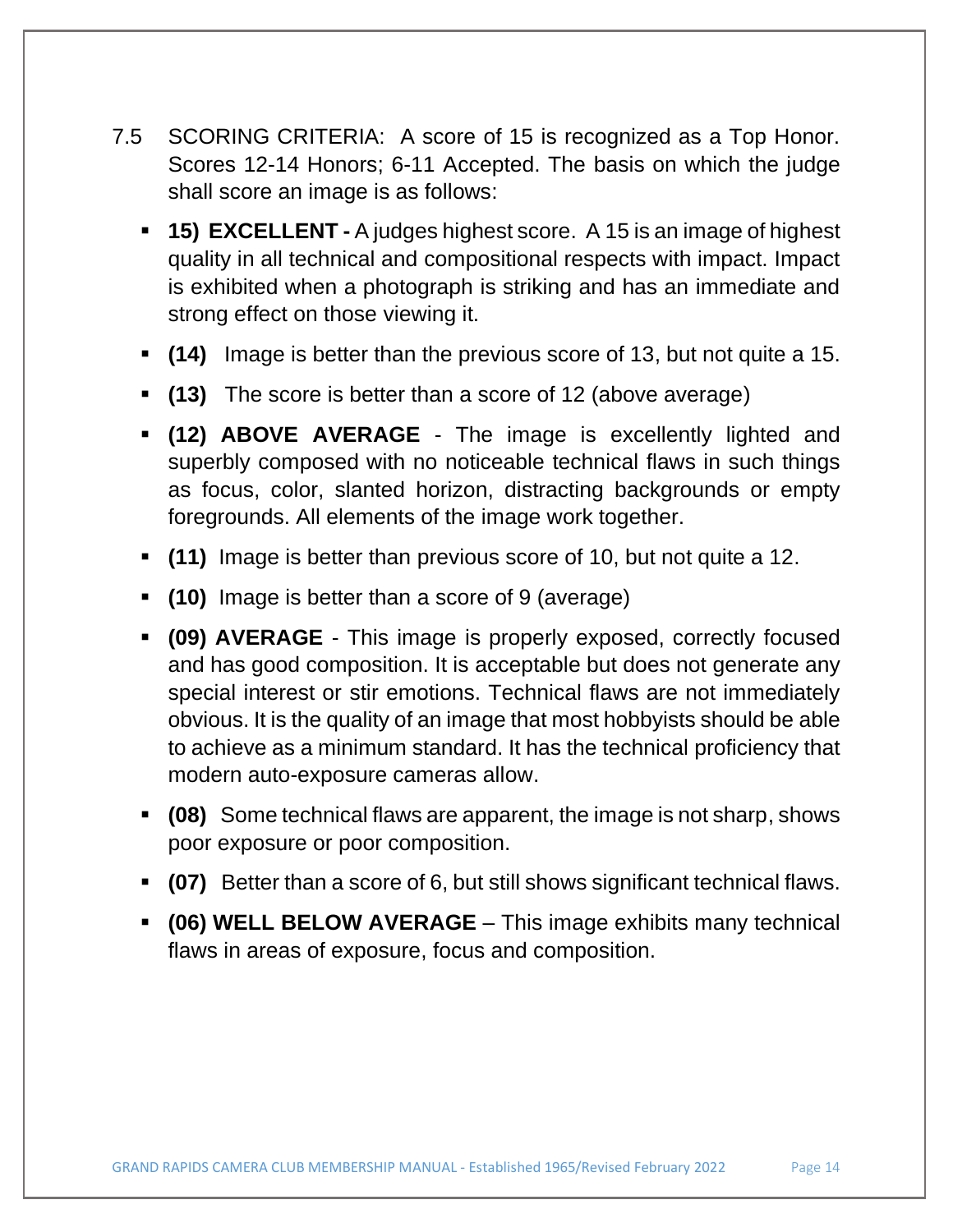#### **8. AWARDS**

- 8.1 MERIT POINTS: Merit points are earned for acceptances and honors in monthly competitions. Members are credited with the score given their entries. These totals will be added to the member's total accumulated LIFETIME merit points. Merit points continue to accumulate as long as he/she is a dues paying member of the club.
- 8.2 MERIT AWARD LEVELS: The merit awards system is a method of recognizing the acquired talent and skills of each photographer. As merit points are accumulated the following awards are presented to the member when each goal is reached.

| <b>POINTS</b> | <b>AWARD</b>                     |
|---------------|----------------------------------|
| 200           | <b>Certificate of Excellence</b> |
| 600           | <b>Masters Award</b>             |
| 1500          | <b>Senior Masters Award</b>      |
| 3000          | <b>Grand Masters Award</b>       |
| 5000          | <b>Star Masters Award</b>        |
| 7000          | <b>Diamond Masters Award</b>     |
| 10,000        | <b>First Galaxy Award</b>        |
| 14,000        | <b>Second Galaxy Award</b>       |
| 19,000        | <b>Third Galaxy Award</b>        |
| 25,000        | <b>Diamond Galaxy Award</b>      |

- 8.3 YEAR TO DATE SCORES: In addition to the member's total lifetime merit points, the scores earned in the current calendar year are calculated for each division and as a whole for purposes of determining the division award winners and the Photographer of the Year Award.
- 8.4 PHOTOGRAPHY HALL OF FAME: The Photography Hall of Fame was introduced in 2001. The Hall of Fame award honors members who have made significant and outstanding contributions to the club. Honorees are recognized for their years of participation in club activities, competition, a willingness to share their photography knowledge and for promoting the advancement of the club. Any member can nominate someone who they feel meets the qualifications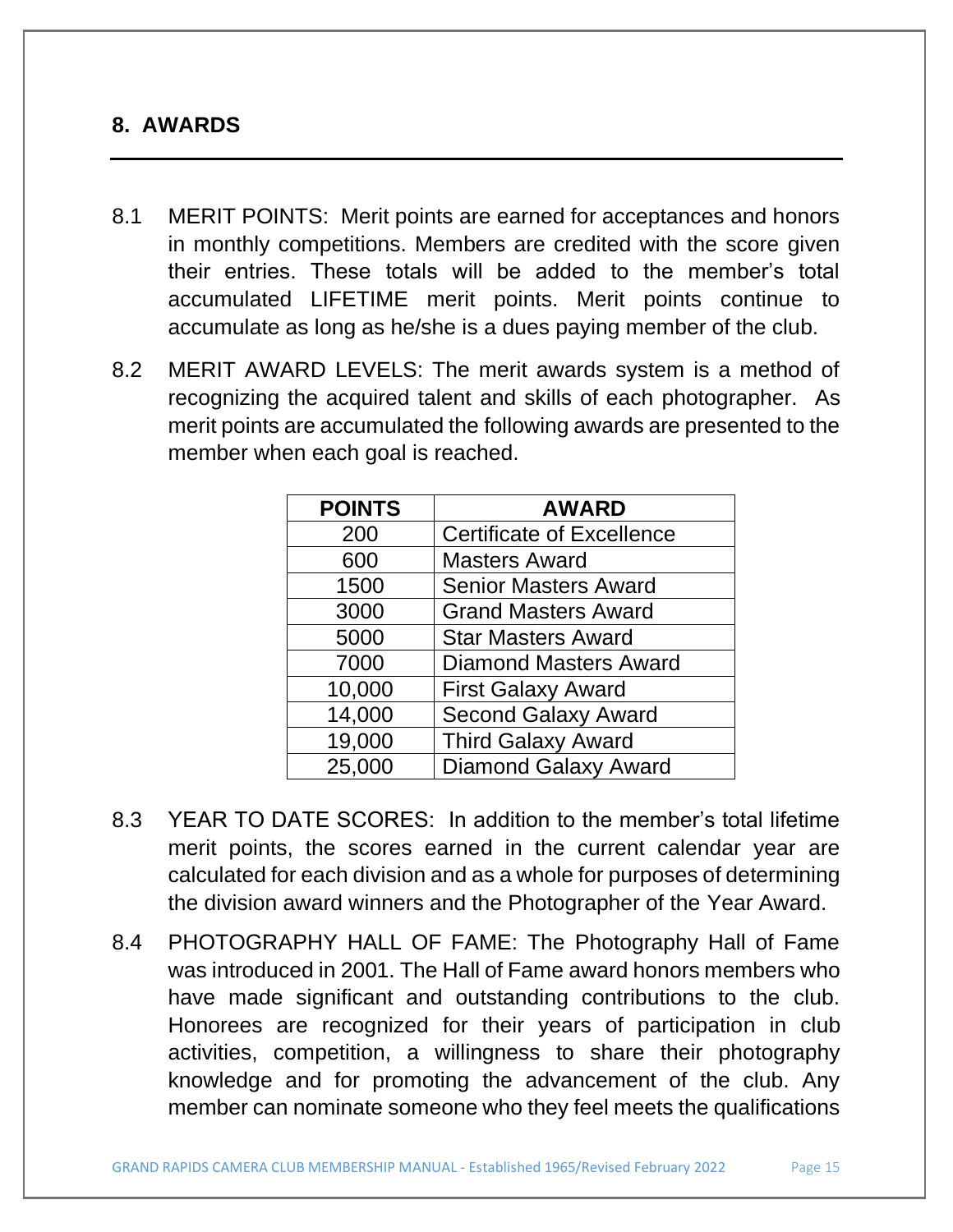for this Hall of Fame Award. Guidelines, criteria and a nomination form can be found on our website.

#### **9. MEMBER GALLERY**

9.1 GRCC GALLERY GUIDELINES: The Grand Rapids Camera Club maintains a gallery of member's images on its website for those who wish to participate. This gives you an opportunity to show other members some of your work and it also attracts new members when they see our fine images. You can provide up to 15 images and can change them at any time. Review the complete guidelines and instructions for submitting your images on the website by clicking on "Gallery Guidelines' at grcameraclub.org/documents\_forms. Please do not hesitate to email our website administrator at [webmaster@grcameraclub.org](mailto:webmaster@grcameraclub.org) to get answers to any question you may have regarding the gallery.

#### **10. OTHER COMPETITIONS**

10.1 COMPETITIONS: The Grand Rapids Camera Club often enters our member's images, with their permission, in competitions which are sponsored by other organizations, such as the PSA Interclub Competitions. When doing so, we must adhere to the competition rules of the sponsoring organization. Rules and guidelines for outside competitions that we enter are found on the Documents and Forms page of our website.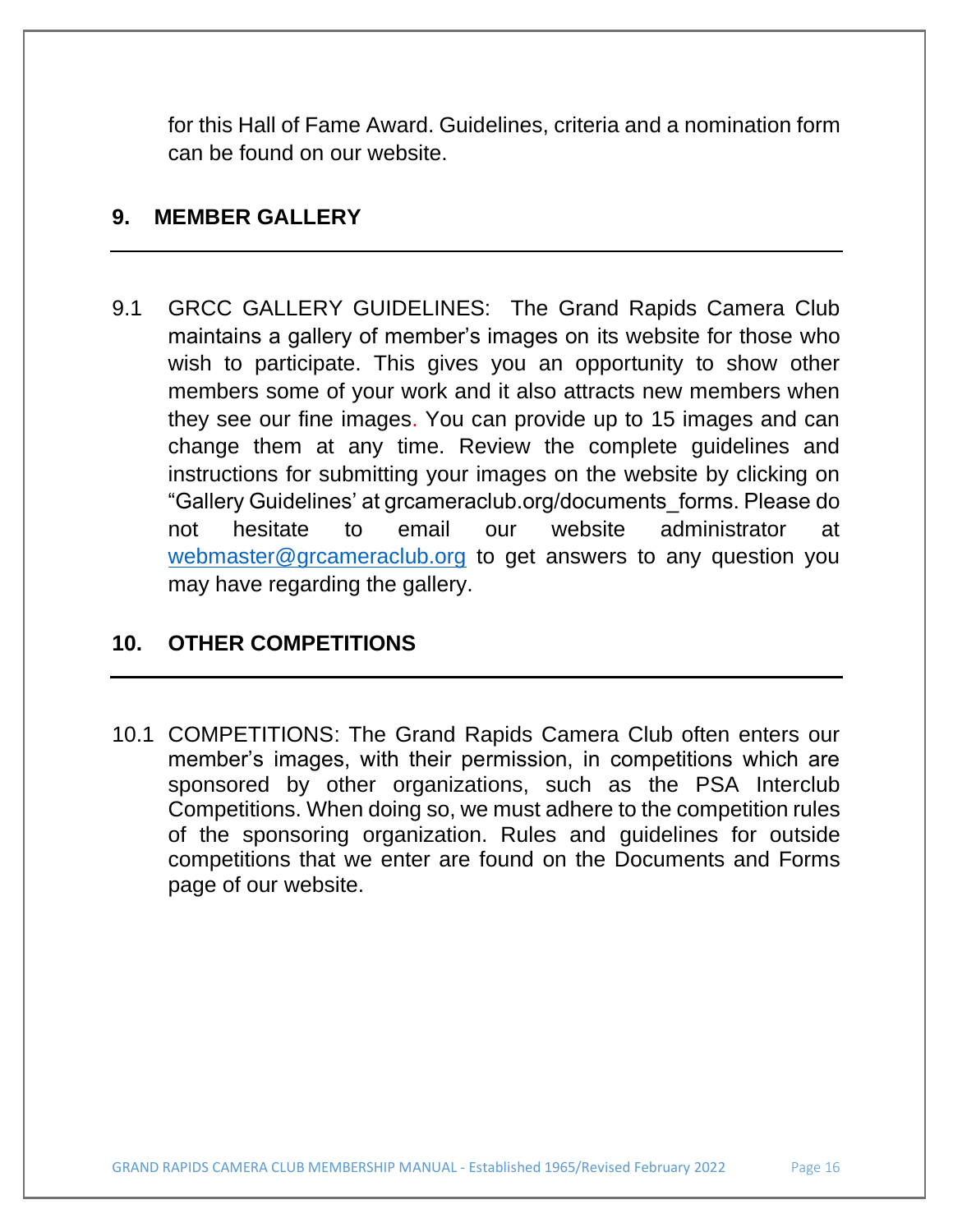# **END OF YEAR PHOTO COMPETITION**

he Grand Rapids Camera Club holds its End of Year photo competition annually after the completion of the preceding years monthly competitions. Contrary to the monthly judging, the end of year competition gives members the opportunity to enter prints and digital images, competing with one another to win awards for the best of the years images.  $1<sup>st</sup>$ ,  $2<sup>nd</sup>$  and 3<sup>rd</sup> place, honorable mentions and other special awards are presented to the winning members at the annual awards ceremony. T

### **1. ELIGIBILITY**

1.1 QUALIFYING ENTRIES: Images entered in the preceding competition year, (January through December), are eligible in the End of Year Competition as long as they were not disqualified. Entries must be entered in the same category in which they were originally entered. You are not allowed to move them to a different category. *Only* images entered in the preceding year's competition are eligible.

- 1.2 LIMITS: The number of entries allowed in each category will be determined by the board of directors on a yearly basis. You will be notified of such prior to the competition deadlines.
- 1.3 DEADLINES: The deadline for entries will be established each year by the board of directors. Digital images and prints must be entered by the deadline established in order to be eligible.
- 1.4 ENTERING YOUR IMAGES: You do not need to resend your digital images, as the images are kept on file for the year. An entry form is required sent to the VP of Competition, indicating both the category in which they were originally entered and the image titles. Prints can be brought to the general meeting or dropped off at the address provided before the established deadline.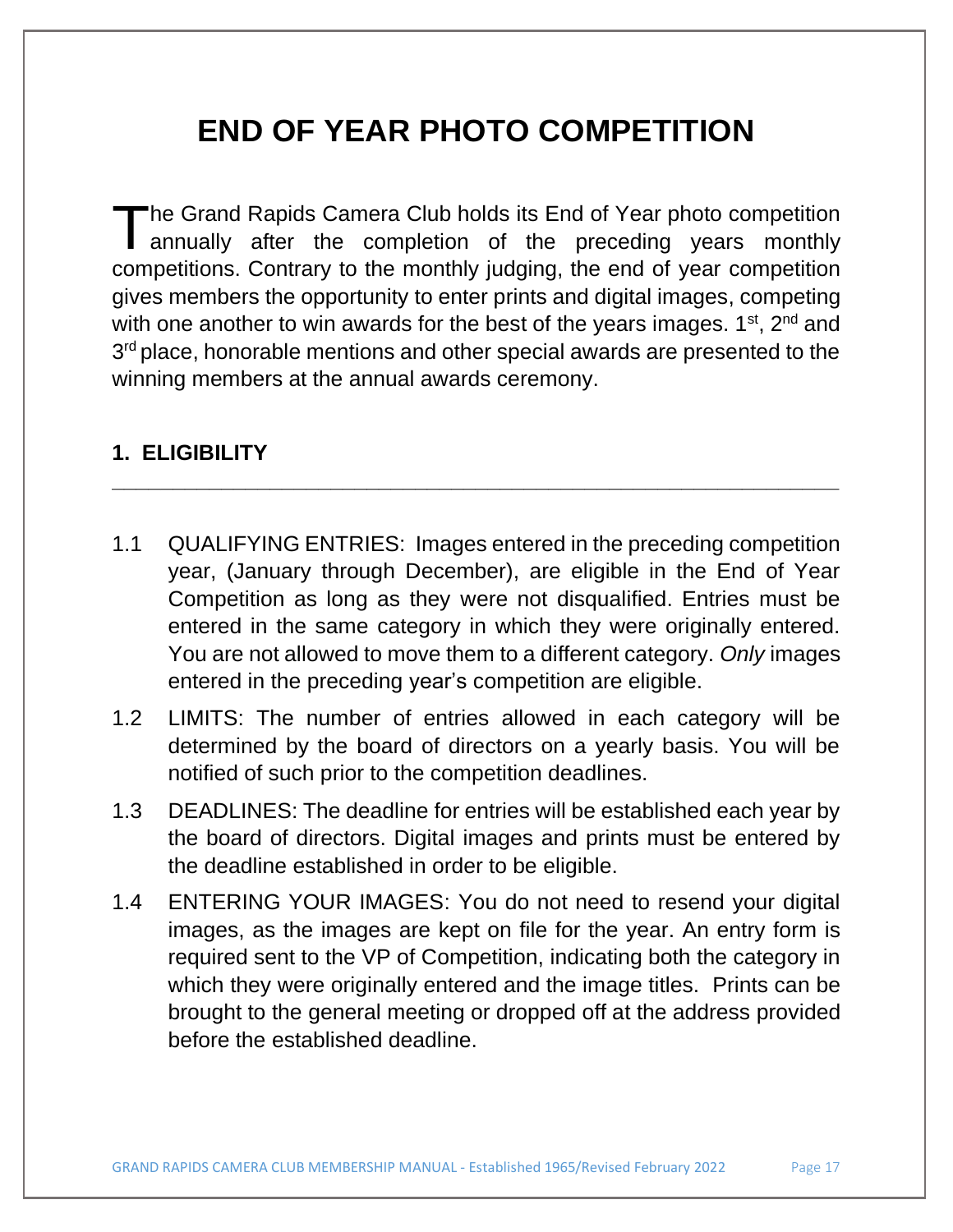#### **2. JUDGES**

2.1 ELIGIBILITY OF JUDGES: Three judges from outside the current club membership are selected by the VP of Competition and the Board of Directors. Members of other camera clubs or photographers of reputation may be considered for judging the End of Year competition as long as they or a member of their immediate family has not been a member of the GRCC for two years prior to the competition.

**\_\_\_\_\_\_\_\_\_\_\_\_\_\_\_\_\_\_\_\_\_\_\_\_\_\_\_\_\_\_\_\_\_\_\_\_\_\_\_\_\_\_\_\_\_\_\_\_\_\_\_\_\_\_\_\_\_\_\_\_**

#### **3. COMPETITION CLASS**

3.1 DIGITAL IMAGES: There will be two classes, Class A and Star Class, in all categories with sufficient number of entrants and entries to support both classes.

**\_\_\_\_\_\_\_\_\_\_\_\_\_\_\_\_\_\_\_\_\_\_\_\_\_\_\_\_\_\_\_\_\_\_\_\_\_\_\_\_\_\_\_\_\_\_\_\_\_\_\_\_\_\_\_\_\_\_\_\_**

At the close of the competition year, the VP of Competition will prepare a list without names, showing a member's average score. This will be computed based on a member's entries in the digital division the previous calendar year. The VP of Competition will present the information to a committee comprised of one or more board members, who then will determine a dividing point based on the grouping of the average scores.

CLASS A: Those members whose average score falls *below* the decided dividing point will compete in class A in all categories with a sufficient number of entrants and entries to support both classes.

STAR CLASS: Those members whose average score is *above* the decided dividing point will compete in Star Class in all categories with sufficient number of entrants and entries to support both classes.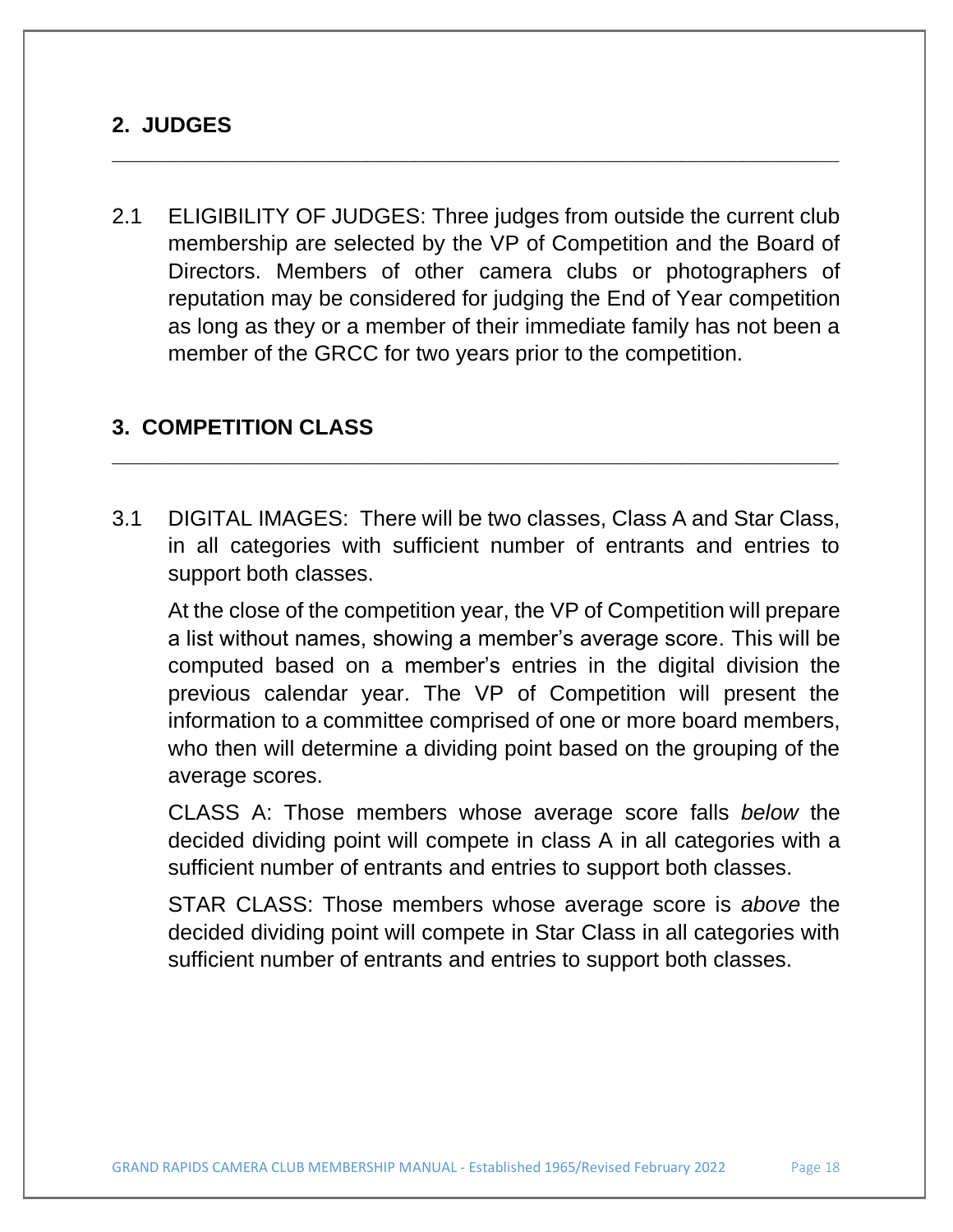- 3.2 EXCEPTIONS:
	- CATEGORY MINIMUMS: If there is not a minimum of four (4) competitors in any one category, they will be combined with open entries in the appropriate class for their entries. Rules for the Open category will apply.
	- CLASS MINIMUMS: If there is not a minimum of four (4) competitors in any one class, Class A or Star Class, the two classes will be combined and compete as one class.
- 3.3 PRINTS: All entries in all categories in the Print Division will compete as one class.

**\_\_\_\_\_\_\_\_\_\_\_\_\_\_\_\_\_\_\_\_\_\_\_\_\_\_\_\_\_\_\_\_\_\_\_\_\_\_\_\_\_\_\_\_\_\_\_\_\_\_\_\_\_\_\_\_\_\_\_\_**

# **4. PROCEDURES**

- 4.1 TIME OF JUDGING: The judging shall be held on a Saturday beginning in the morning and continuing until all images have been judged. The Grand Rapids Camera Club will provide lunch for the judges and the judging workers. The End of Year Competition is a closed competition and is not open to the general membership. If necessary, the competition may be held virtually, with the images sent via Dropbox to the selected judges. Places will be chosen via Zoom. The results of the competition shall be kept confidential by all present until the awards are presented at the Awards Ceremony held early in the year.
- 4.2 MINIMUM WORKERS: A minimum of workers is required and includes the president, VP of competition, the digital coordinator, a score keeper and print handler, as well as any additional workers the committee deems necessary to run the competition efficiently.
- 4.3 JUDGING THE IMAGES: All entries will be judged with an "in/out" system to reduce the number of entries to approximately 25% of the total entries. Each judge shall vote 'in' or 'out' on each entry. An entry is eliminated from further competition if two of the judges vote out. The judges will continue to go through complete rounds of entries until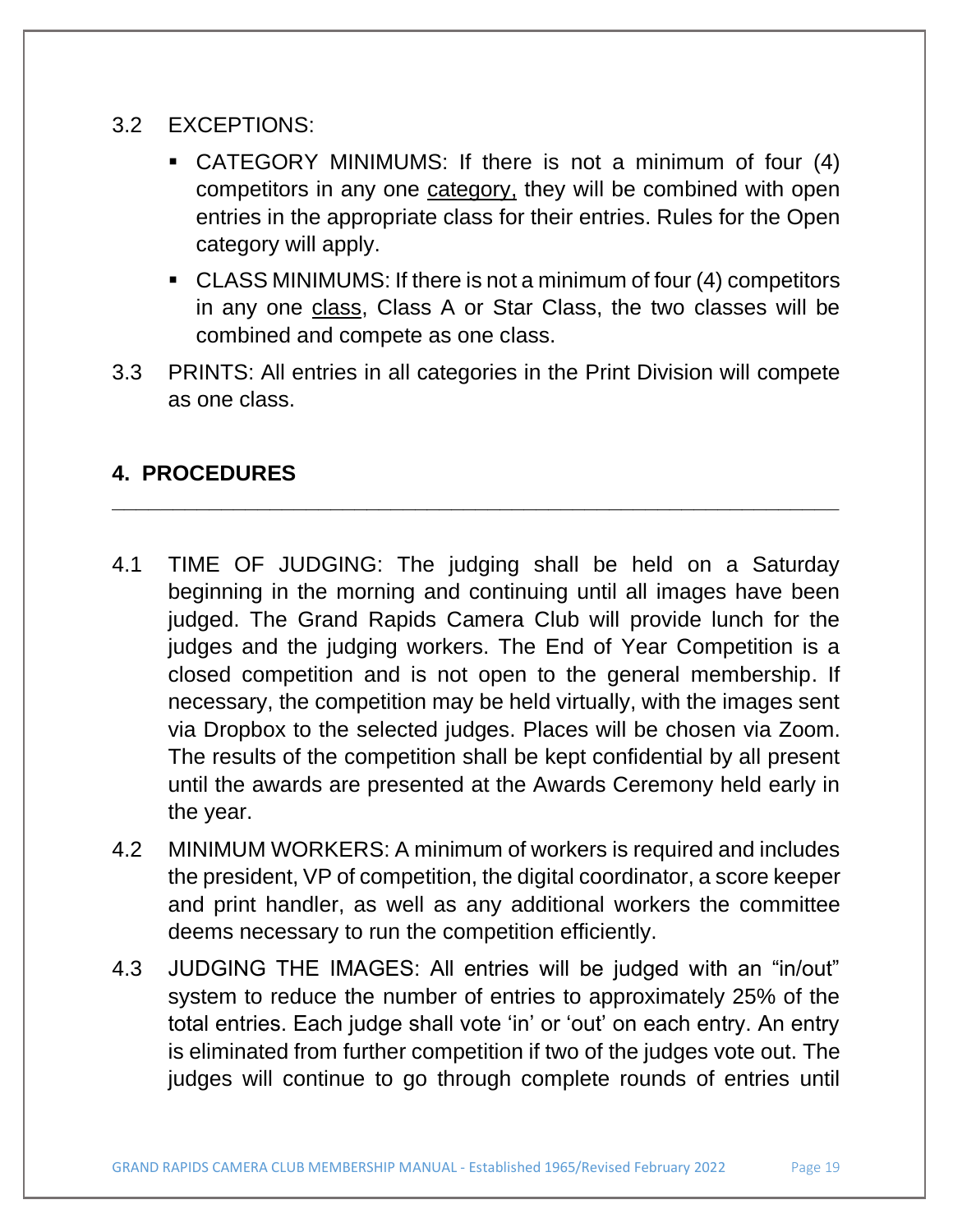approximately 25% of the entries is reached. These remaining images will be deemed Honorable Mentions.

If the judges have a difficult time reducing the images to the previously agreed upon number. The President or VP of Competition reserves the right to extend or reduce the number of images to be accepted as Honorable Mentions.

Should it become necessary to hold the competition virtually, the judges will give each image a score, rather than voting in or out, using a scoring range of 1-5. The top scoring images will then become Honorable Mentions.

4.4 PLACE RANKINGS: When the judges have reached the Honorable Mention limit, those images will be displayed for the judges to view and discuss, thus deciding on the  $1<sup>st</sup>$  place print or digital entry. The remaining honorable mention images entered by the 1<sup>st</sup> place winner will be automatically awarded honorable mentions but removed from further consideration. The procedure is repeated for  $2<sup>nd</sup>$  place if it is to be awarded. Third place, if it is to be awarded, shall be selected in a like manner after both the 1<sup>st</sup> and  $2<sup>nd</sup>$  place makers images have been removed. All remaining images are awarded Honorable Mentions. Judging will continue in this manner for all divisions and categories until all winners have been selected.

If there are no remaining images in the honorable mentions after the 1<sup>st</sup>, 2<sup>nd</sup>, or 3<sup>rd</sup> place winner's entries are removed from further competition, entries may not be drawn from those previously eliminated. If this occurs, no place award will be given.

4.5 ORDER OF COMPETITION; Categories will be presented for judging in the following order: PRINTS AND DIGITAL: Creative, Photojournalism, Monochrome, Nature, Open, Portraiture, Scapes and Assigned.

When the Digital categories have been further divided into classes, all Class A categories shall be judged before the Star Class entries of the same category.